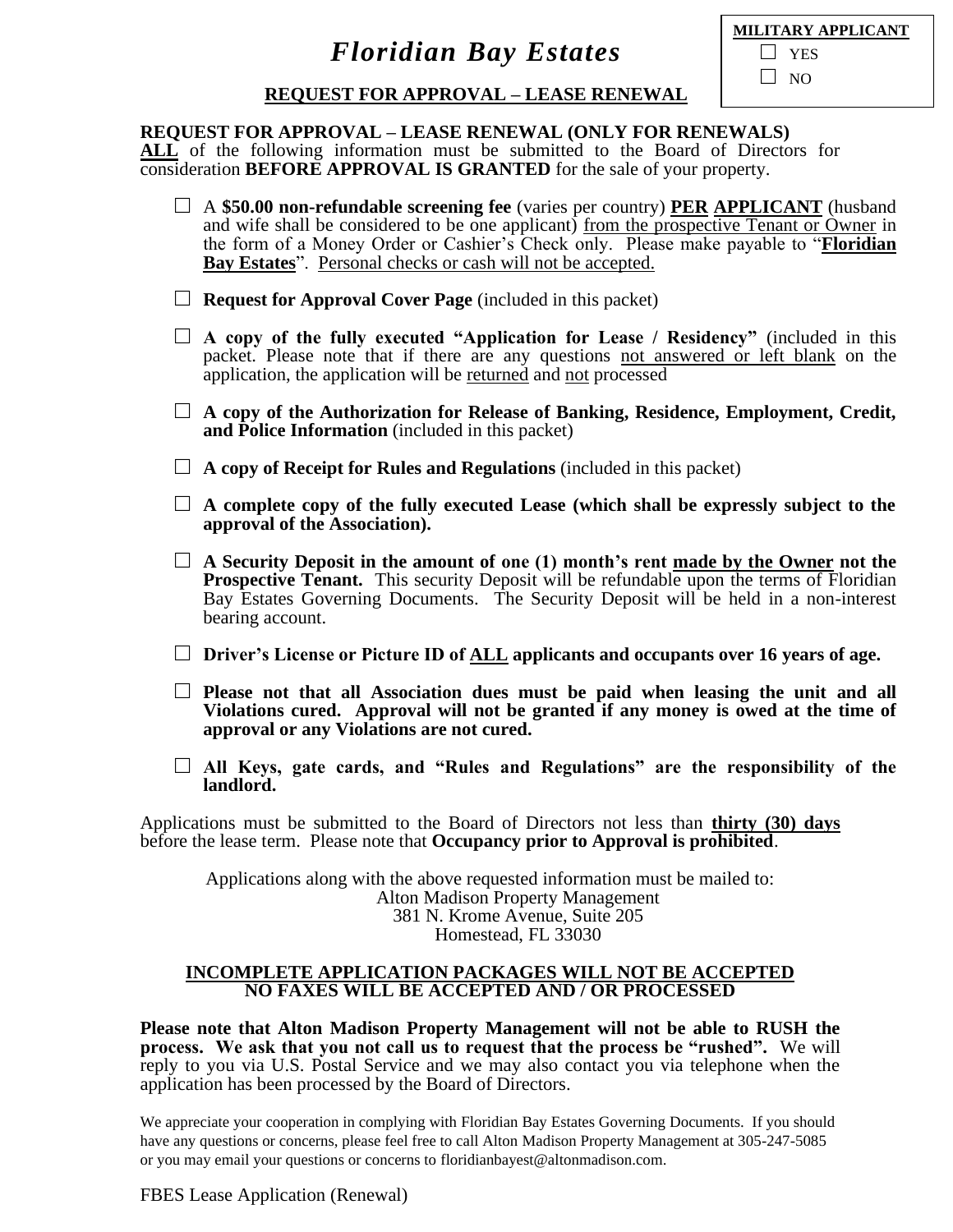### **REQUEST FOR APPROVAL OF LEASE COVER PAGE**

The following information should be filled out by the Property Owner. Please complete all parts of this page. Please mark "N/A" for all parts that are Non Applicable.

### **Property Owner's Information**

| <b>Realtor's Information (if applicable)</b> |  |
|----------------------------------------------|--|
|                                              |  |
|                                              |  |
|                                              |  |
| <b>Prospective Tenant's Information</b>      |  |
|                                              |  |
| Prospective Tenant's Phone No:               |  |
|                                              |  |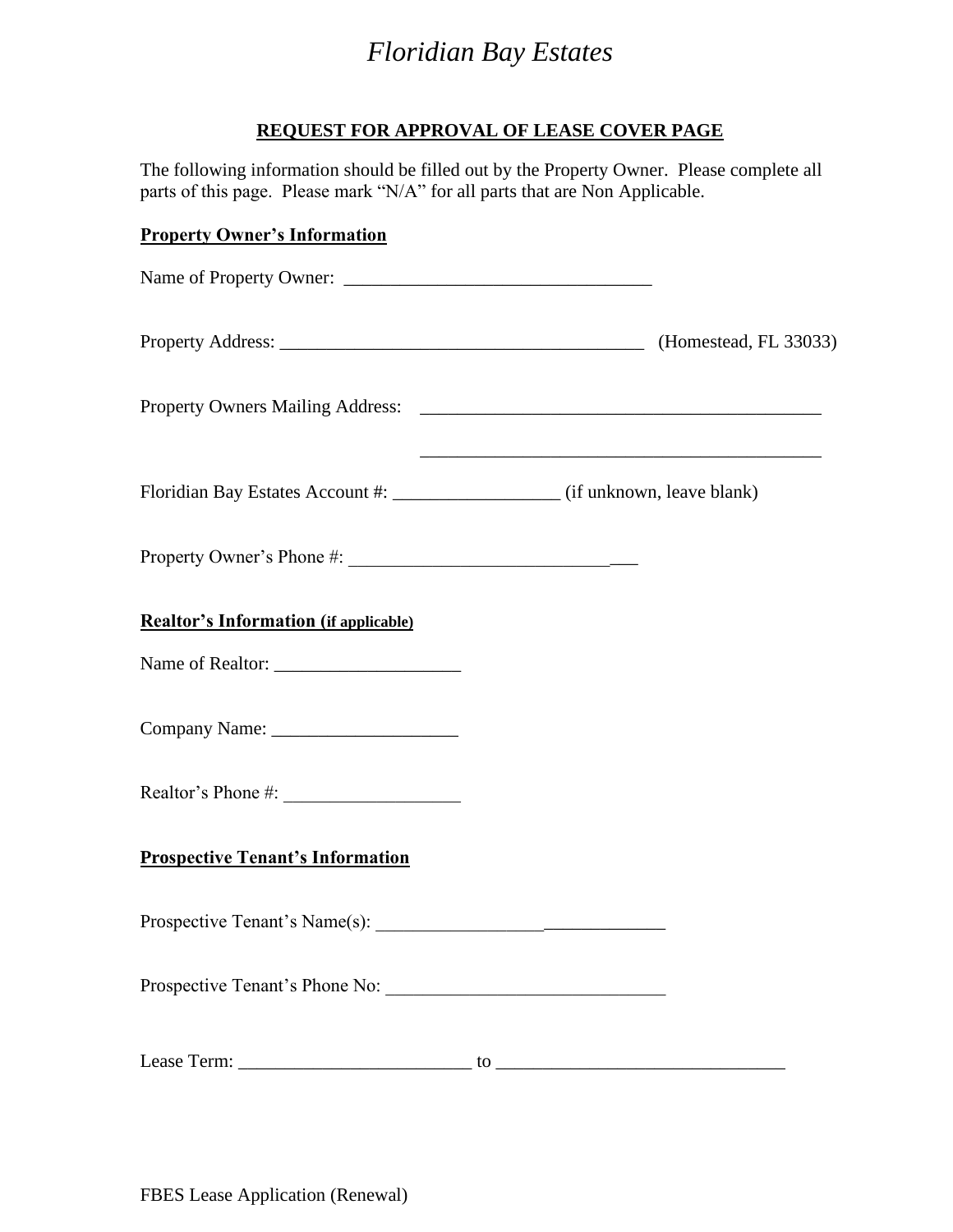### **APPLICATION FOR LEASE / RESIDENCY**

|                            |         | (Last)                             |                                                                                                                       | (First)                                  | (Middle)                                                                                      |                         |
|----------------------------|---------|------------------------------------|-----------------------------------------------------------------------------------------------------------------------|------------------------------------------|-----------------------------------------------------------------------------------------------|-------------------------|
|                            |         |                                    |                                                                                                                       |                                          |                                                                                               |                         |
| Personal                   |         |                                    |                                                                                                                       |                                          |                                                                                               |                         |
|                            |         | Ht.                                | Wt.                                                                                                                   |                                          | Hair Color Driver's License #                                                                 | State                   |
|                            |         |                                    |                                                                                                                       |                                          | Present Address (NOT the address you are moving to): ____________________________<br>(Street) | (Apt)                   |
|                            |         |                                    |                                                                                                                       |                                          |                                                                                               |                         |
|                            | (City)  | (State)                            |                                                                                                                       | $\overline{(Zip Code)}$ (Home telephone) | ш<br>$\Box$<br>Own<br>Rent                                                                    | (Since)                 |
|                            |         |                                    |                                                                                                                       |                                          |                                                                                               |                         |
|                            |         |                                    |                                                                                                                       |                                          |                                                                                               | (Address)               |
|                            |         |                                    |                                                                                                                       |                                          |                                                                                               |                         |
| (City)                     |         | (State)                            |                                                                                                                       | (Zip Code) (Telephone)                   | (Since)                                                                                       |                         |
|                            |         |                                    |                                                                                                                       |                                          |                                                                                               |                         |
|                            |         |                                    | (Street)                                                                                                              |                                          |                                                                                               | (Apt)                   |
| (City)                     |         | (State)                            | (Zip Code) (Telephone)                                                                                                |                                          | $\Box$<br>$\Box$<br>Own<br>Rent                                                               | (Since)                 |
|                            |         | Landlord/Mortgage Co.: ______      |                                                                                                                       |                                          |                                                                                               |                         |
|                            |         |                                    | (Name)                                                                                                                |                                          |                                                                                               | (Address)               |
|                            |         |                                    |                                                                                                                       |                                          |                                                                                               |                         |
| (City)                     |         | (State)                            |                                                                                                                       | (Zip Code) (Telephone) (Since)           |                                                                                               |                         |
| Total Number of people     |         |                                    |                                                                                                                       |                                          |                                                                                               |                         |
|                            |         |                                    |                                                                                                                       |                                          |                                                                                               |                         |
| Have you ever been evicted |         |                                    |                                                                                                                       |                                          |                                                                                               |                         |
|                            |         | from any leased premises? Yes / No |                                                                                                                       |                                          | Rent Amount:                                                                                  |                         |
|                            |         |                                    |                                                                                                                       |                                          |                                                                                               |                         |
|                            |         |                                    |                                                                                                                       |                                          | Telephone:                                                                                    |                         |
|                            |         |                                    |                                                                                                                       |                                          |                                                                                               |                         |
| Vehicle 1:                 | Year    | Make                               | Model                                                                                                                 | Color                                    | Tag Number:                                                                                   |                         |
|                            |         |                                    |                                                                                                                       |                                          |                                                                                               |                         |
| Vehicle 2:                 | Year    | Make                               | Model                                                                                                                 | Color                                    |                                                                                               | Tag Number: ___________ |
| Present Employer:          |         |                                    |                                                                                                                       |                                          |                                                                                               |                         |
|                            |         | (Name)                             |                                                                                                                       |                                          | (Business Address)                                                                            |                         |
|                            |         |                                    |                                                                                                                       |                                          |                                                                                               |                         |
| (City)                     | (State) | (Zip Code)                         | (Telephone)                                                                                                           | (Supervisor)                             | (Monthly Income)                                                                              | (Since)                 |
| Previous Employer:         |         |                                    | <u> 2000 - Jan Jan Jawa Barat, prima provinci prima prima prima prima prima prima prima prima prima prima prima p</u> |                                          |                                                                                               |                         |
|                            |         | (Name)                             |                                                                                                                       |                                          | (Business Address)                                                                            |                         |
|                            |         |                                    |                                                                                                                       |                                          |                                                                                               |                         |
| (City)                     | (State) | (Zip Code)                         | (Telephone)                                                                                                           | (Supervisor)                             | (Monthly Income)                                                                              | (Since)                 |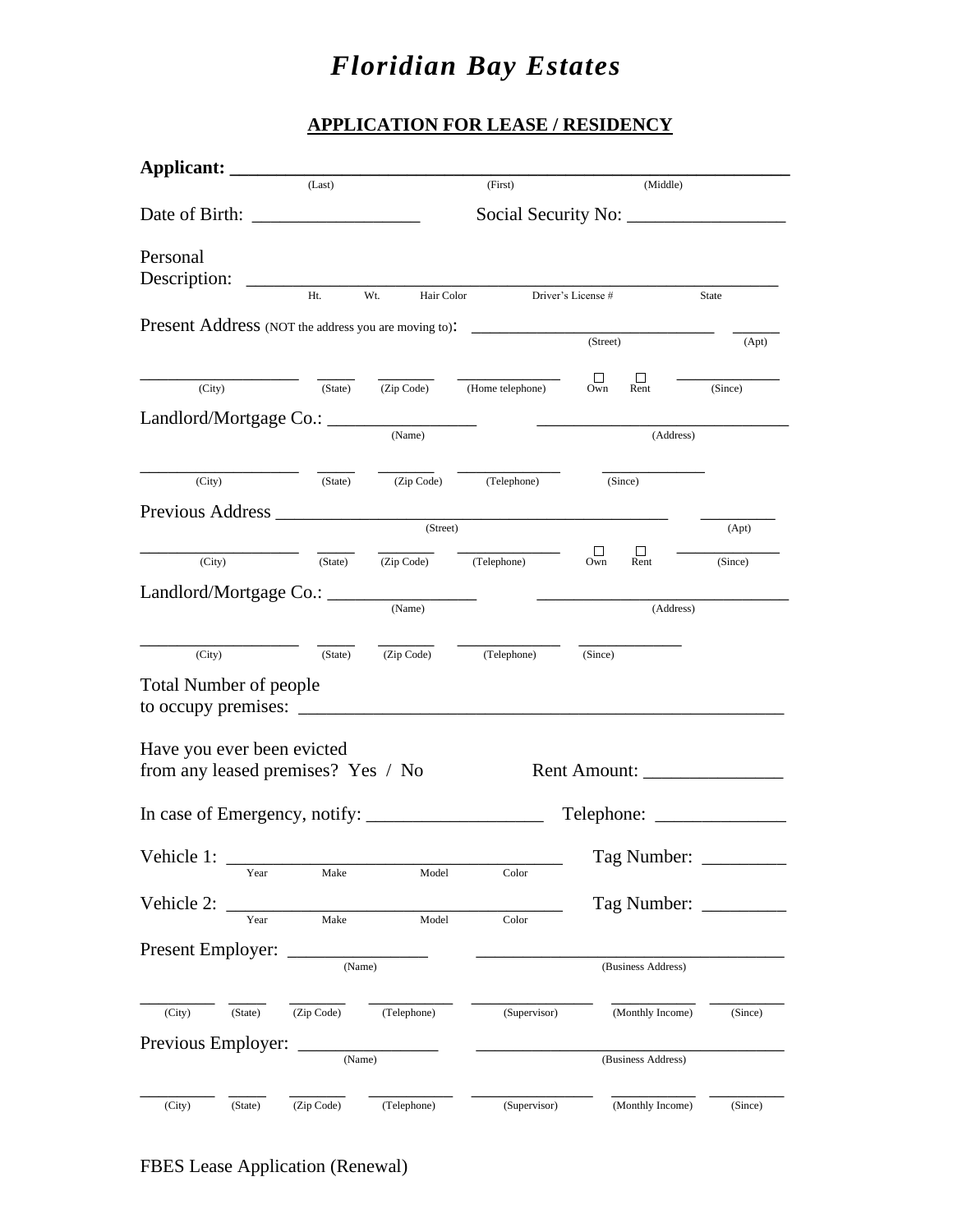| <b>FBES</b> Lease Application (Renewal)<br>Co-Applicant:               |                           |             |            |                                                                                                                                     |                                      |                                                                                                                                                                                                                                                                                                                                                                                                                                                                                                                                                                                                                                                                                                                                                                                                                                                                                                                                                                                                                                                                                                                                                                                                                                                                          |
|------------------------------------------------------------------------|---------------------------|-------------|------------|-------------------------------------------------------------------------------------------------------------------------------------|--------------------------------------|--------------------------------------------------------------------------------------------------------------------------------------------------------------------------------------------------------------------------------------------------------------------------------------------------------------------------------------------------------------------------------------------------------------------------------------------------------------------------------------------------------------------------------------------------------------------------------------------------------------------------------------------------------------------------------------------------------------------------------------------------------------------------------------------------------------------------------------------------------------------------------------------------------------------------------------------------------------------------------------------------------------------------------------------------------------------------------------------------------------------------------------------------------------------------------------------------------------------------------------------------------------------------|
|                                                                        |                           | (Last)      |            | (First)                                                                                                                             |                                      | (Middle)                                                                                                                                                                                                                                                                                                                                                                                                                                                                                                                                                                                                                                                                                                                                                                                                                                                                                                                                                                                                                                                                                                                                                                                                                                                                 |
| Date of Birth:                                                         |                           |             |            |                                                                                                                                     |                                      |                                                                                                                                                                                                                                                                                                                                                                                                                                                                                                                                                                                                                                                                                                                                                                                                                                                                                                                                                                                                                                                                                                                                                                                                                                                                          |
| Co-Applicant's<br>Description:                                         |                           |             |            |                                                                                                                                     |                                      |                                                                                                                                                                                                                                                                                                                                                                                                                                                                                                                                                                                                                                                                                                                                                                                                                                                                                                                                                                                                                                                                                                                                                                                                                                                                          |
|                                                                        | Ht.                       | Wt.         | Hair Color | Driver's License #                                                                                                                  |                                      | State                                                                                                                                                                                                                                                                                                                                                                                                                                                                                                                                                                                                                                                                                                                                                                                                                                                                                                                                                                                                                                                                                                                                                                                                                                                                    |
| Is Co-Applicant spouse? $\Box$ Yes $\Box$ No                           |                           |             |            |                                                                                                                                     |                                      |                                                                                                                                                                                                                                                                                                                                                                                                                                                                                                                                                                                                                                                                                                                                                                                                                                                                                                                                                                                                                                                                                                                                                                                                                                                                          |
| Co-Applicant's Present Employer:                                       |                           |             | (Name)     |                                                                                                                                     | (Business Address)                   |                                                                                                                                                                                                                                                                                                                                                                                                                                                                                                                                                                                                                                                                                                                                                                                                                                                                                                                                                                                                                                                                                                                                                                                                                                                                          |
| (City)<br>(State)                                                      | (Zip Code)                | (Telephone) |            | (Supervisor)                                                                                                                        | (Monthly Income)                     | (Since)                                                                                                                                                                                                                                                                                                                                                                                                                                                                                                                                                                                                                                                                                                                                                                                                                                                                                                                                                                                                                                                                                                                                                                                                                                                                  |
| Co-Applicant's Previous Employer:                                      |                           |             |            |                                                                                                                                     |                                      |                                                                                                                                                                                                                                                                                                                                                                                                                                                                                                                                                                                                                                                                                                                                                                                                                                                                                                                                                                                                                                                                                                                                                                                                                                                                          |
|                                                                        |                           |             |            | $\frac{1}{(Name)}$                                                                                                                  | (Business Address)                   |                                                                                                                                                                                                                                                                                                                                                                                                                                                                                                                                                                                                                                                                                                                                                                                                                                                                                                                                                                                                                                                                                                                                                                                                                                                                          |
| (City)<br>(State)                                                      | (Zip Code)                | (Telephone) |            | (Supervisor)                                                                                                                        | (Monthly Income)                     | (Since)                                                                                                                                                                                                                                                                                                                                                                                                                                                                                                                                                                                                                                                                                                                                                                                                                                                                                                                                                                                                                                                                                                                                                                                                                                                                  |
| Children:                                                              | (How many and their ages) |             |            | Pets:                                                                                                                               | (Description and approximate weight) |                                                                                                                                                                                                                                                                                                                                                                                                                                                                                                                                                                                                                                                                                                                                                                                                                                                                                                                                                                                                                                                                                                                                                                                                                                                                          |
| Bank<br>Reference:                                                     |                           |             |            |                                                                                                                                     |                                      |                                                                                                                                                                                                                                                                                                                                                                                                                                                                                                                                                                                                                                                                                                                                                                                                                                                                                                                                                                                                                                                                                                                                                                                                                                                                          |
|                                                                        | (Name)                    |             |            | $(Acct. \#)$                                                                                                                        | $(Phone \#)$                         |                                                                                                                                                                                                                                                                                                                                                                                                                                                                                                                                                                                                                                                                                                                                                                                                                                                                                                                                                                                                                                                                                                                                                                                                                                                                          |
|                                                                        | (Location)                |             |            | (City)                                                                                                                              | (State)                              |                                                                                                                                                                                                                                                                                                                                                                                                                                                                                                                                                                                                                                                                                                                                                                                                                                                                                                                                                                                                                                                                                                                                                                                                                                                                          |
| Credit Card                                                            |                           |             |            |                                                                                                                                     |                                      |                                                                                                                                                                                                                                                                                                                                                                                                                                                                                                                                                                                                                                                                                                                                                                                                                                                                                                                                                                                                                                                                                                                                                                                                                                                                          |
| Reference:                                                             | (Name)                    |             |            | (Acct. # - Last 4 Numbers)                                                                                                          | $(Phone \#)$                         |                                                                                                                                                                                                                                                                                                                                                                                                                                                                                                                                                                                                                                                                                                                                                                                                                                                                                                                                                                                                                                                                                                                                                                                                                                                                          |
|                                                                        |                           | (Location)  |            | (City)                                                                                                                              | (State)                              |                                                                                                                                                                                                                                                                                                                                                                                                                                                                                                                                                                                                                                                                                                                                                                                                                                                                                                                                                                                                                                                                                                                                                                                                                                                                          |
| Have you ever been arrested for a misdemeanor or felony?               |                           |             |            |                                                                                                                                     | <b>Applicant</b>                     | <b>Co-Applicant</b>                                                                                                                                                                                                                                                                                                                                                                                                                                                                                                                                                                                                                                                                                                                                                                                                                                                                                                                                                                                                                                                                                                                                                                                                                                                      |
| Explain:                                                               |                           |             |            |                                                                                                                                     | $\Box$ Yes $\Box$ No                 | $\Box$ Yes $\Box$ No                                                                                                                                                                                                                                                                                                                                                                                                                                                                                                                                                                                                                                                                                                                                                                                                                                                                                                                                                                                                                                                                                                                                                                                                                                                     |
|                                                                        |                           |             |            | Have you ever been convicted for a misdemeanor or felony?                                                                           | <b>Applicant</b>                     | <b>Co-Applicant</b>                                                                                                                                                                                                                                                                                                                                                                                                                                                                                                                                                                                                                                                                                                                                                                                                                                                                                                                                                                                                                                                                                                                                                                                                                                                      |
| Explain:                                                               |                           |             |            |                                                                                                                                     | $Yes \Box No$                        | $Yes \Box No$                                                                                                                                                                                                                                                                                                                                                                                                                                                                                                                                                                                                                                                                                                                                                                                                                                                                                                                                                                                                                                                                                                                                                                                                                                                            |
| Commission. 1718 Peachtree St. N.W. Room 10000, Atlanta, Georgia 30308 |                           |             |            | grounds for immediate eviction with loss of all deposits. I authorize verification of this information by the Landlord or his agent |                                      | CORRECTION INFORMATION - Applicant represents that all of the above statements are true and complete, and hereby, authorizes<br>verification of the above information, references and credit records in addition to the foregoing, applicant(s) has paid to Floridian Bay<br>Estates the sum of \$50.00 as a non refundable fee for Association's costs and right of occupancy and or forfeiture of deposits and may<br>constitute a criminal offense under the laws of this State. Furthermore, I understand that an investigative consumer report including<br>information about my character, general reputation, personal characteristics, mode of living, and all public record information including<br>criminal records may be made. I understand that a written request for the nature and scope of the investigation if made within a reasonable<br>period of time may be made. I understand that misrepresentation of the above information will void my lease/rental agreement and be<br>EQUAL CREDIT OPPORTUNITY ACT - The Federal ECOA prohibits from discriminating against credit applicants on the basis of sex or<br>marital status. The Federal Agency which administers compliance with this law concerning this apartment community is Federal Trade |
|                                                                        |                           |             |            | I HAVE READ AND AGREED TO THE PROVISIONS AS STATED.                                                                                 |                                      |                                                                                                                                                                                                                                                                                                                                                                                                                                                                                                                                                                                                                                                                                                                                                                                                                                                                                                                                                                                                                                                                                                                                                                                                                                                                          |
| Applicant's Signature                                                  |                           | Date        |            |                                                                                                                                     | Co-Applicant's Signature             | Date                                                                                                                                                                                                                                                                                                                                                                                                                                                                                                                                                                                                                                                                                                                                                                                                                                                                                                                                                                                                                                                                                                                                                                                                                                                                     |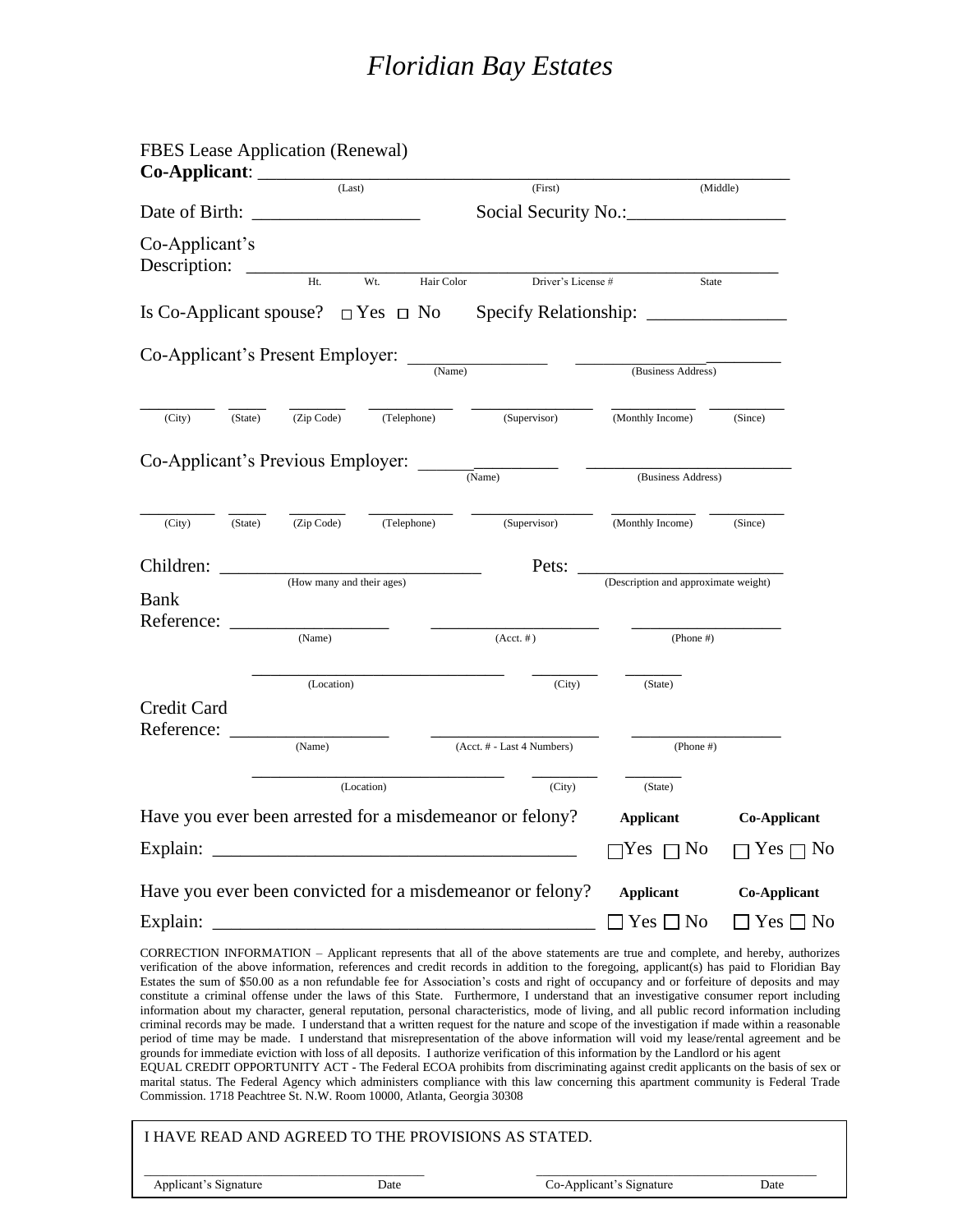### **EMPLOYMENT, CREDIT AND POLICE INFORMATION**

 $I(we)$   $\overline{\phantom{a}}$ 

Hereby authorize the release of information to the Credit Agency and their Attorneys or Representatives, and Application Processing Service, Inc, as Agents, concerning my banking, credit, residence, employment or police records in reference to this application for housing at Floridian Bay Estates Association.

I/we understand that the Board of Directors may cause to be instituted such an investigation of my background as the Board may deem necessary. Accordingly, I specifically authorize the Board of Directors of the Floridian Bay Estates, or Application Screening Processing, Inc, as agents to make such investigation and agree that the information contained in the attached application may be used in such investigation.

Furthermore, I / we release the Board of Directors and Officers of Floridian Bay Estates, Alton Madison Property Management, Application Processing Service, Inc, as Agent (to include: Employees, Officers, Directors, Brokers, Agents, and representatives of the foregoing) and all persons and firms providing or receiving information in this report, from any and all claims or liability which might arise from the release transmission, assembly, interpretation of information, denial or application or other adverse action.

\_\_\_\_\_\_\_\_\_\_\_\_\_\_\_\_\_\_\_\_\_\_\_\_\_\_\_\_\_\_ \_\_\_\_\_\_\_\_\_\_\_\_\_\_\_\_\_\_

\_\_\_\_\_\_\_\_\_\_\_\_\_\_\_\_\_\_\_\_\_\_\_\_\_\_\_\_\_\_ \_\_\_\_\_\_\_\_\_\_\_\_\_\_\_\_\_\_

Signature of Applicant Date

Signature of Co-Applicant Date